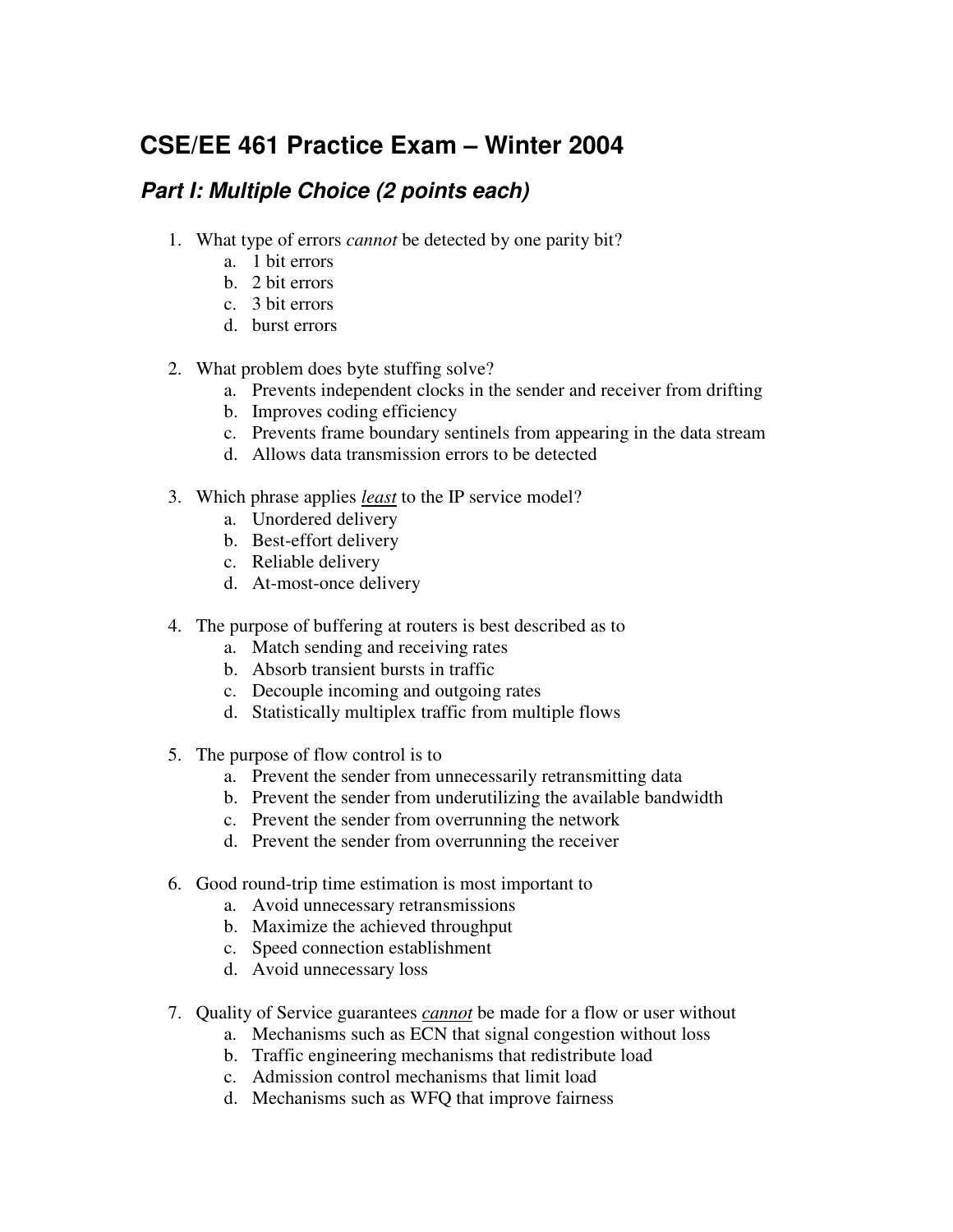- 8. The Address Resolution Protocol (ARP) is used primarily to translate from
	- a. IP addresses to MAC addresses
	- b. MAC addresses to IP addresses
	- c. Host names to IP addresses
	- d. IP addresses to host names
- 9. Which of the following descriptions applies *least* to BGP routing?
	- a. Routing between autonomous systems
	- b. Default-free routing
	- c. Policy-based routing
	- d. Metric-based routing
- 10. With public key cryptography, to ensure the secrecy of a message sent from A to B, A would encrypt the message with
	- a. A's private key
	- b. A's public key
	- c. B's private key
	- d. B's public key

## *Part II: Short Answer (4 points each)*

- 1. The Non-Return-to-Zero (NRZ) scheme encodes 0 as a low signal and 1 as a high signal. What are two problems with NRZ coding?
- 2. [Peterson 2.12] Give an example of a 4-bit error that would not be detected by 2 dimensional parity. What is the general set of circumstances under which 4-bit errors will be undetected?

|                |         | Parity<br>bits |  |
|----------------|---------|----------------|--|
|                | 0101001 |                |  |
| Data           | 1101001 | 0              |  |
|                | 1011110 |                |  |
|                | 0001110 |                |  |
|                | 0110100 |                |  |
|                | 1011111 | 0              |  |
| Parity<br>byte | 1111011 | O              |  |

- 3. [Peterson 1.8] Consider a LAN with a maximum distance of 50 km. At what bandwidth would propagation delay (at a speed of 2 x  $10^8$  m/s) equal transmit delay for 100-byte packets?
- 4. What 5 values uniquely identify a transport-layer connection?
- 5. [Peterson 4.10] Why do you think IPv4 has fragment reassembly done at the endpoint, rather than at the next router?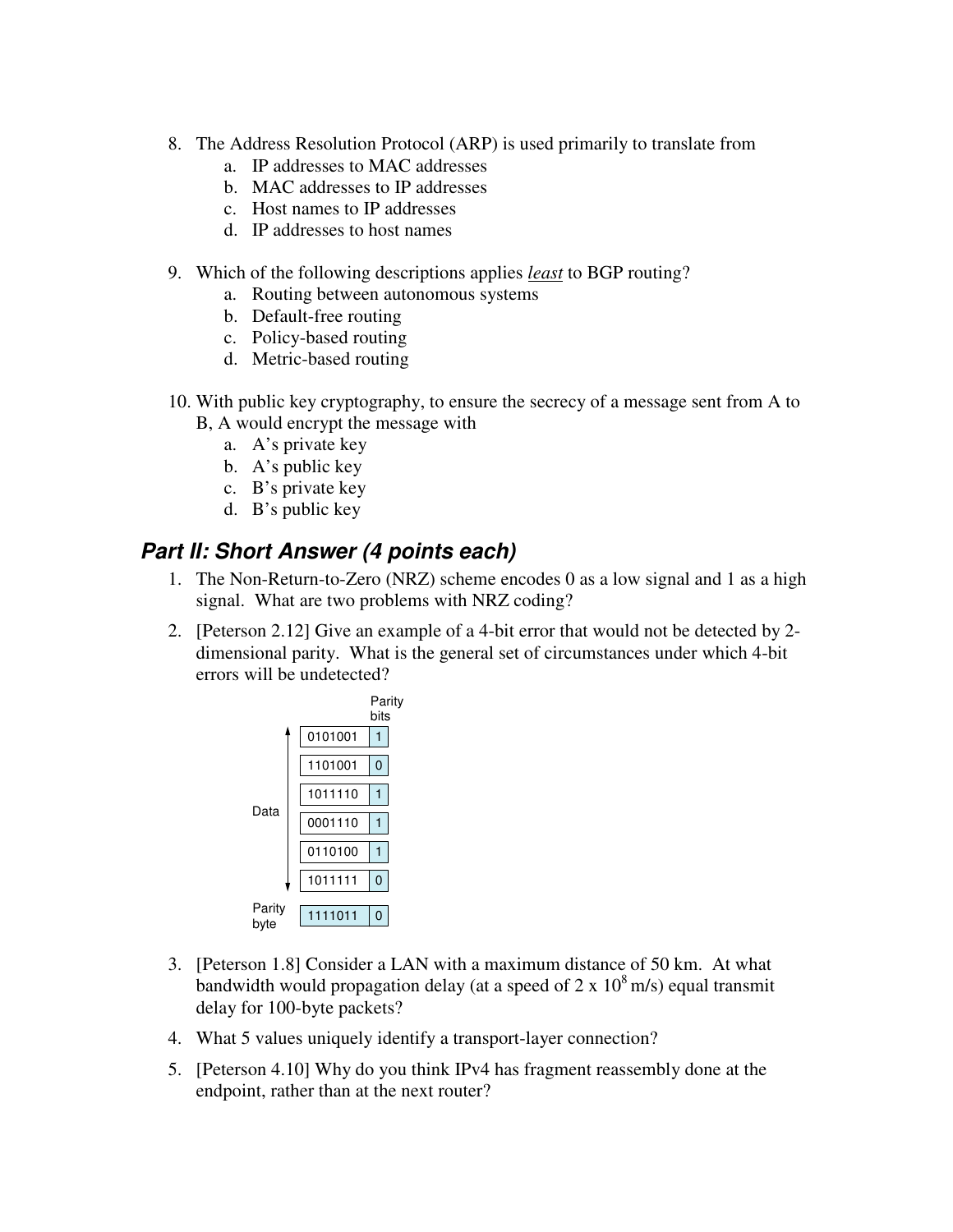- 6. Explain why medium access control for wireless networks cannot rely on collision detection.
- 7. Many students' Fishnet packet forwarding implementations use flooding as a fallback when there is no routing table entry for a destination address. Why is this *not* a reasonable thing to do on the Internet? What might Internet routers do instead?
- 8. Describe what information a router needs to determine if a given IP datagram can be directly delivered on one of its interfaces.
- 9. The Random Early Detection (RED) gateway mechanism maintains two queue thresholds: MIN and MAX. Explain how a RED gateway processes an arriving packet in terms of these two thresholds.
- 10. Suppose that two hosts are communicating via a virtual circuit and a router along the circuit fails. What happens if the routers are using hard state? What if they are using soft state?

Additional short answer questions: discussion questions from class, 1.13, 2.46, 3.13, 3.19, 4.13, 5.8, 6.34, 6.38, 8.10, 8.13, 8.28

## *Part III: Problems (15 points each)*

**1.** Cable modems send data over the cable plant, which is modeled as a tree. Subscribers sit at the leaves of the tree and the root of the tree is the headend, which connects the cable plant the rest of the Internet. All communications between subscribers are sent via the headend. Transmissions from the headend are broadcast and reach all subscribers. Transmissions from each subscriber are not broadcast to other subscribers, but travel only to the headend along a path that is shared by different subscribers according to the structure of the tree. There are separate cables running in each direction, so that any station can receive and send at the same time. However, the headend can only receive from one subscriber at a time.

Your job is to design a feasible MAC protocol. It must use statistical multiplexing and make some attempt to improve efficiency by avoiding collisions. There are many possible solutions to this question, but the more efficient the MAC protocol, the better.

- a) How does your protocol send a message from the headend to a subscriber?
- b) How does your protocol send a message from a subscriber to the headend?

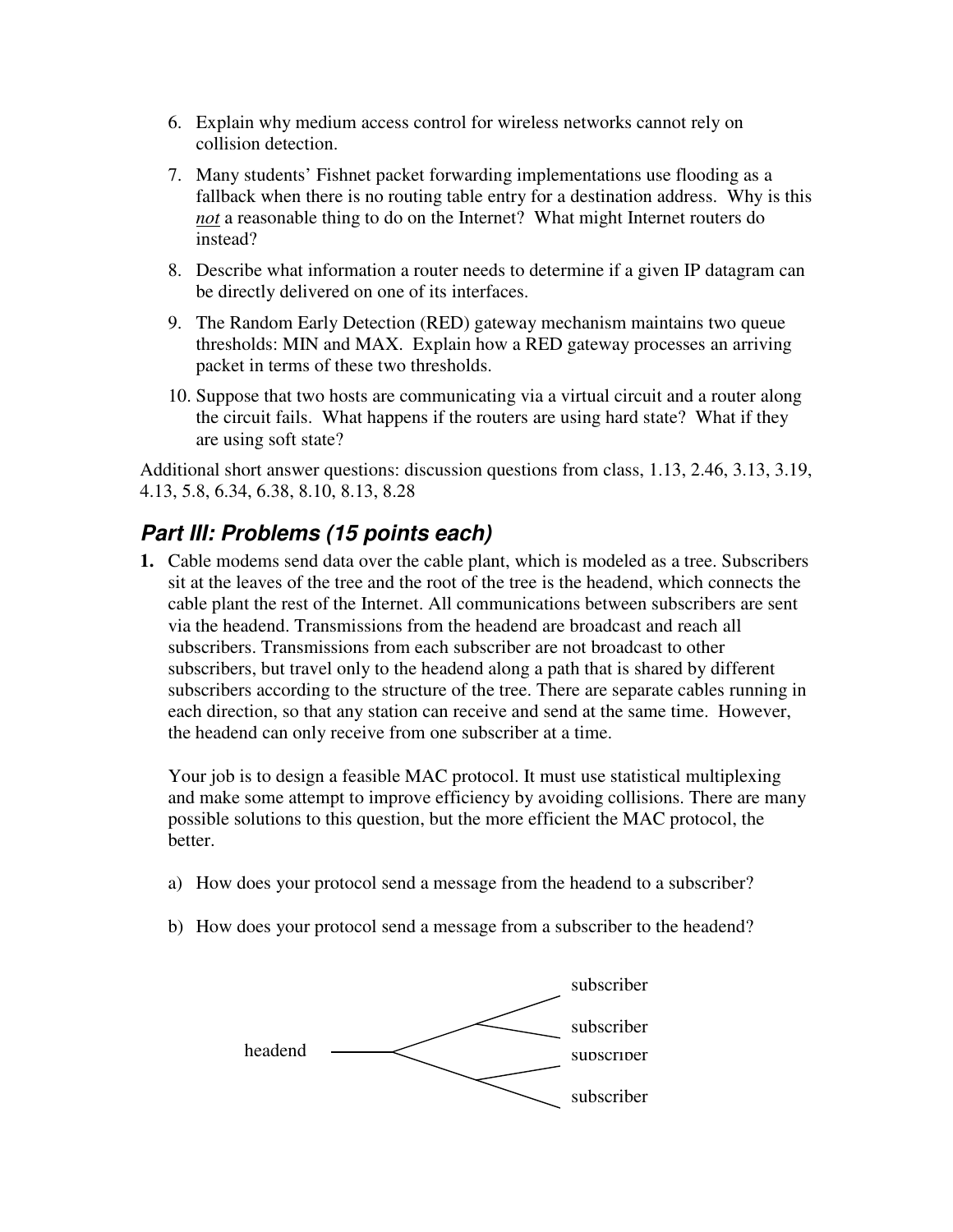- **2.** For the two TCP traces shown below:
	- a. Identify the feature that the version of TCP illustrated in the second trace has that the version of TCP illustrated in the second trace does not have. Explain why this feature results in different behavior.
	- b. Explain why both traces have heavy losses at approximately 0.5 seconds.
	- c. For the first trace, explain why the congestion window is flat between 0.5s and 2.0s.
	- d. In the second trace, explain what the TCP congestion control algorithm is doing between 2.0s and 3.5s.
	- e. In the second trace, explain what triggers the change in slope of the congestion window at just after 4.0s.